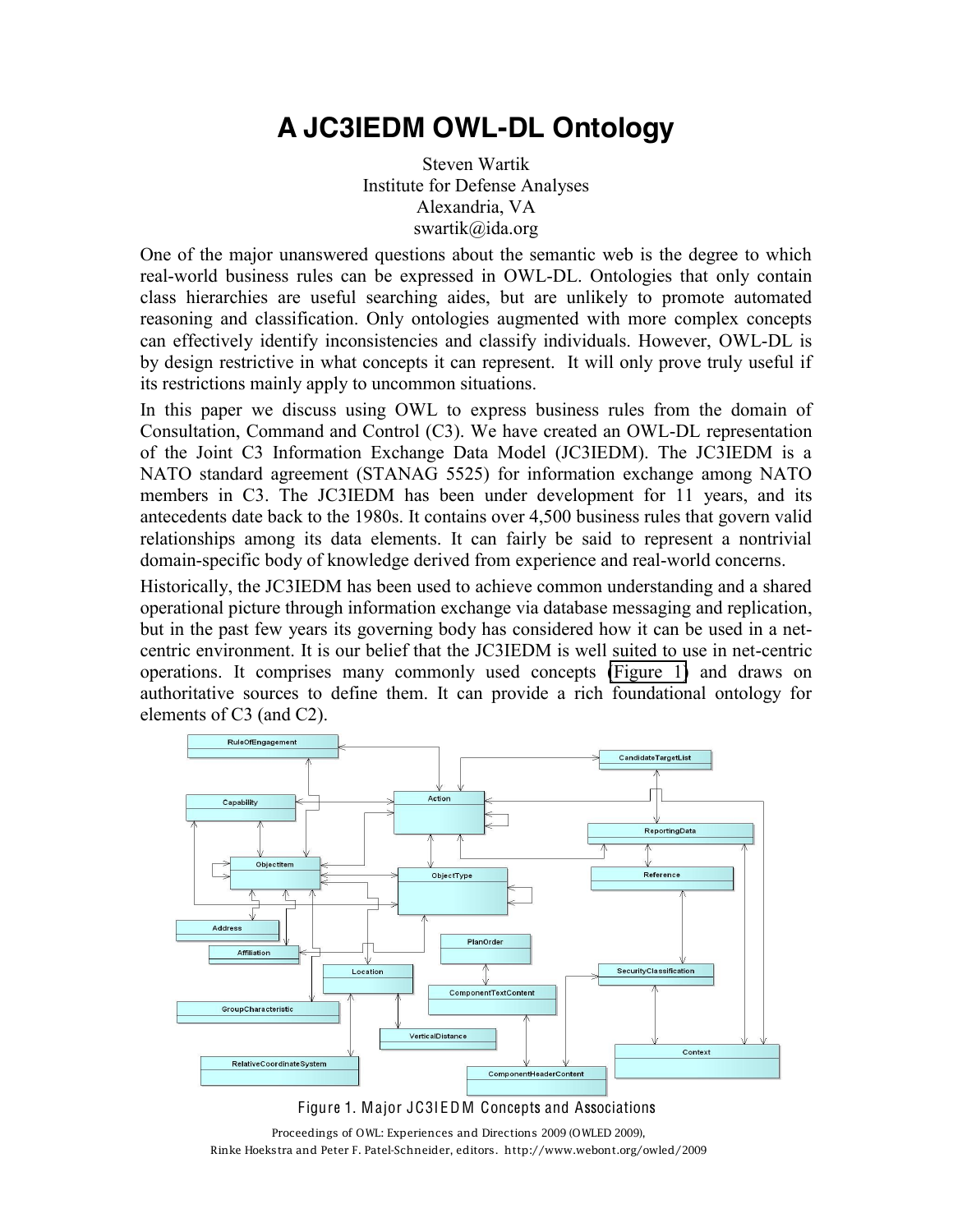The basic transformation of the elements shown in [Figure 1](#page-0-0) is straightforward; it is described briefly below. More interesting is the transformation of JC3IEDM's business rules, discussion of which forms the bulk of this paper.

The JC3IEDM is expressed as a  $UML<sup>1</sup>$  class model.<sup>2</sup> It contains about 300 classes. Most of these classes have attributes. The attributes' types include numbers and strings. About half are enumerated, which is significant because the majority of business rules involve enumerated attributes.

Each JC3IEDM class maps 1:1 to an OWL class. JC3IEDM has a class hierarchy, which the OWL mapping preserves. JC3IEDM classes have textual descriptions; these are mapped to RDFS comments. Attributes map to a property, an object type if enumerated and a data type if not. The values of the enumerated type are mapped to an OWL enumerated class.

The JC3IEDM uses both one-to-many and many-to-many associations. Both map to OWL object properties, the domain and range of which derive from the classes at the association ends. If both ends of the association are navigable, the OWL mapping specifies inverses.

In the JC3IEDM, sibling classes are disjoint. The subclasses of Objectitem include Person, Organisation, and Feature; an instance of Person cannot be a Feature or an Organisation. The ontology mapping proscribes instances from being a member of more than one JC3IEDM class. In many (but not all) cases a parent is completely defined by its subclasses, a fact captured in the ontology; thus  $PlanOrder = Plan\cup Order$ .

All JC3IEDM attributes are functional, a fact we carry over into OWL. Some JC3IEDM attributes are required. For example, an Objectitem must have a name. For such attributes, we add an exactly cardinality restriction of 1 to the ontology.

Non-enumerated JC3IEDM attributes usually have restrictions beyond those expressed by XSD domains. For example, a string has a maximum length, and an angle must be between 0 and 359.9999, inclusive. The mapping translates these restrictions to SWRL. Class Action Location has an attribute named bearing Angle, so the ontology includes the rule:

```
ActionLocation(?I) & ActionLocation bearing Angle (?I, ?a) \rightarrowswrlb:greaterThanOrEqual(?l, 0.0) & swrlb:lessThanOrEqual(?l, 359.9999)
```
(Our ontology is expressed in OWL 1.0. OWL 2 can express this constraint directly, and we expect to switch when the OWL 2 recommendation is accepted and widely implemented.)

The material presented so far shows a simple, more or less one-to-one mapping of JC3IEDM and OWL concepts. The JC3IEDM's business rules are more complex. The rules are written in the Object Constraint Language (OCL). OCL is a simple UML-based expression language. Given a UML "context" (a class, attribute, etc.), one writes an expression using elements accessible from that context. OCL is especially useful for writing invariants (conditions that must be satisfied), which exactly captures the purpose of a JC3IEDM business rule. For example, class AircraftType contains the following invariants:

<sup>&</sup>lt;sup>1</sup> See  $\frac{http://omg.org/}{http://omg.org/}$  for descriptions of UML concepts and technologies.

<sup>2</sup> Available at [http://mda.cloudexp.com/downloads.html.](http://mda.cloudexp.com/downloads.html)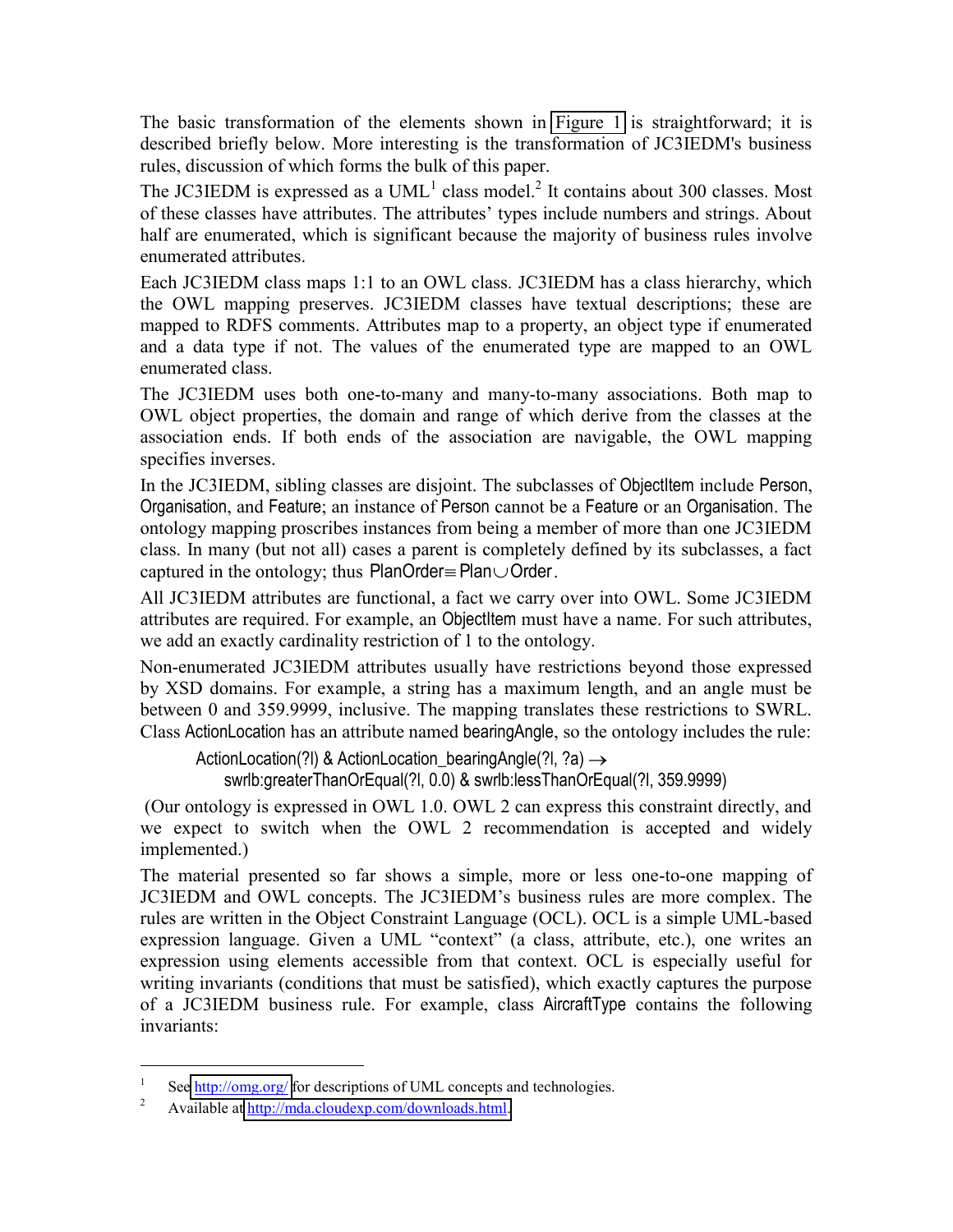**context AircraftType** 

 $inv:$  category Code = Lighter Than Air implies

- Set { Balloon, Dirigible, NotOtherwiseSpecified }->includes(airframeDesignCode) or airframeDesignCode.oclIsUndefined()
- inv: categoryCode = SpaceVehical implies
	- Set { Satellite, NotOtherwiseSpecified } ->includes(airframeDesignCode)
- inv: Set { NotKnown, NotOtherwiseSpecified }->includes(categoryCode) implies airframeDesignCode.ocllsUndefined()

which specify the values attribute airframeDesignCode may assume based on the value of attribute categoryCode.

Each invariant, being an implication  $A \Rightarrow B$ , can be expressed in the form  $-A$  or B. The sequence of invariants can be expressed in set notation:

AircraftType  $\subseteq$  { (not (categoryCode = LighterThanAir) or airframeDesignCode  $\in$  { Balloon, Dirigible, NotOtherwiseSpecified } or  $|airframeDesignCode| = 0$  $\cup$  (not (category Code = Space Vehicle)

or airframeDesignCode  $\in$  { Satellite, NotOtherwiseSpecified })

 $\cup$  (not (categoryCode  $\in$  { NotOtherwiseSpecified, NotKnown }

or 
$$
|airframeDesignCode| = 0
$$

This set, in turn, can be stated in OWL as a subclass restriction on AircraftType.

The approach of converting implications to set expressions captures almost  $\frac{3}{4}$  of the JC3IEDM's business rules. There are of course some far more complex rules. The above invariants all dealt with attributes in a single class. Many JC3IEDM business rules deal with multiple classes. For instance:

- An Objectitem has an associated ObjectType; the ObjectType's subclass is constrained by the kind of Objectitem. For instance, an instance of Person can only be associated with an instance of PersonType.
- An Objectitem may have associated instances of Capability. The allowed capabilities depend on the Objectitem's kind.
- ObjectItem and Action may have associated instances of Location, and in both cases the kind of Location depends on the nature of the ObjectItem or Action.

In the sense that an attribute is really a kind of association (just as both data types and object types are properties), translating these kind of invariants is the same as translating those whose attributes are within a single class. However, the resulting set expressions are more complicated, involving levels of nesting. This nesting translates to nested property restrictions. Consider the invariant:

## context ActionTask

## $inv:$  activity Code = MCM37 implies

is\_geometrically\_defined\_through->forAll( ocllsKindOf(Point) )

This states that any ActionTask whose activityCode attribute has the value MCM37 can only be associated with locations that are instances of class Point. We can translate this to OWL by noting that the forAll construct is equivalent to a restriction on the is geometrically defined through property in which all values are restricted to be from class Point. We can extend this pattern further, using nested all-values-from and some-values